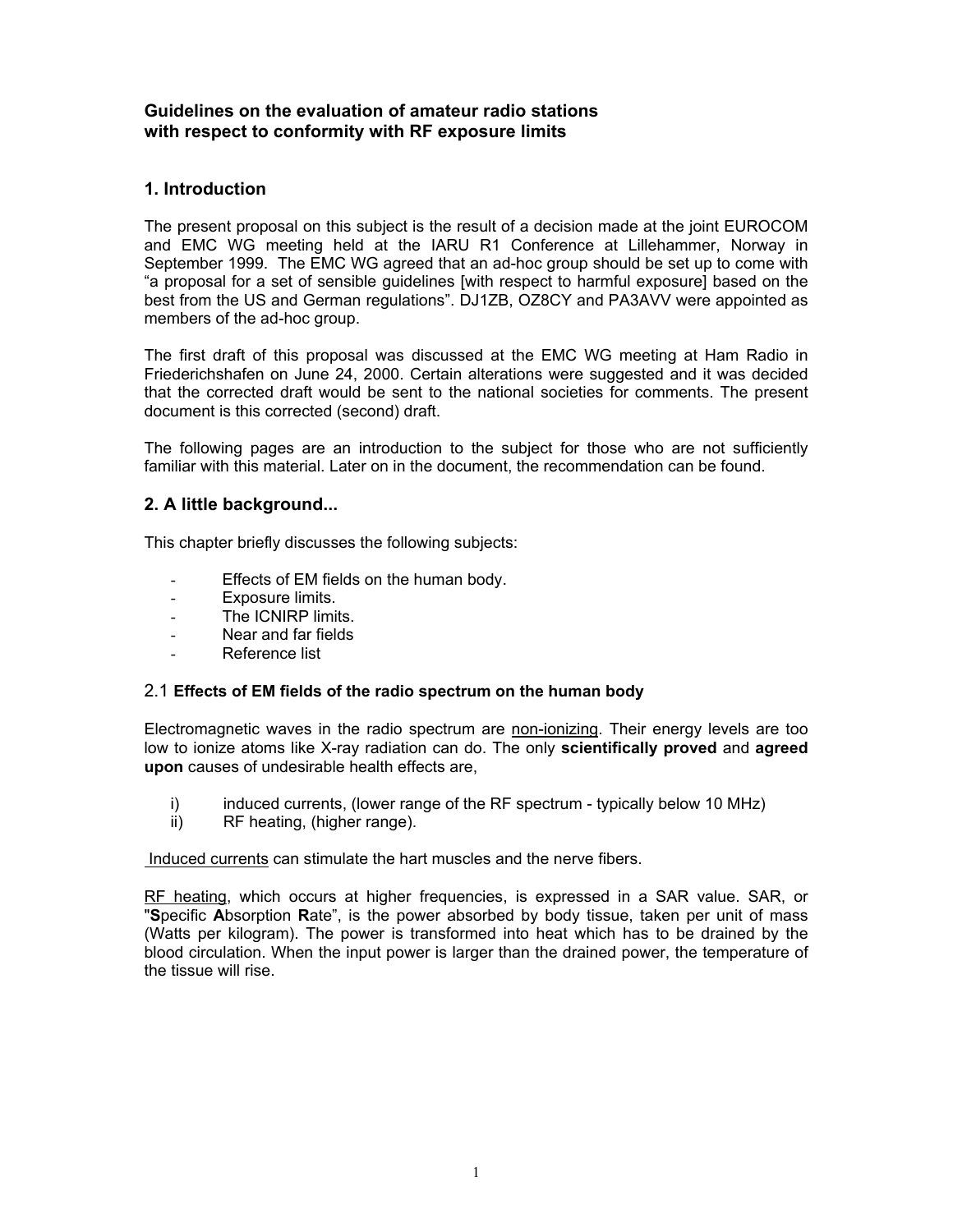### 2.2 **Exposure Limits.**

International and national bodies have published exposure limits in terms of the maximum permissible current density in the body and the maximum permissible SAR. These limits are called basic limits.

Showing compliance with the basic limits isn't always easy. To bypass this problem, compatible limits (the reference limits) have been determined for the *electric field strength*, the *magnetic field strength* and the *power density*. These quantities can be more easily measured and calculated.

In the area where the EM fields of a radio station are at or below the limits, there is no danger of harmful exposure.

#### 2.3 **The ICNIRP limits.**

Of special interest are the limits set by **ICNIRP,** the **I**nternational **C**ommittee for **N**on-**I**onizing **R**adiation **P**rotection, as they are often used as a reference. The Council of the European Union advises these limits in their recommendation "On the limitation of exposure of the general public to electro-magnetic fields (0 Hz to 300 GHz), dated July 12, 1999 (document. 1999/519/EC).

The ICNIRP limits are split in 2 sets:

- 1. limits for workers (occupational group), who are knowledgeable about exposure and
- 2. limits for the general public which is not aware of the exposure and its consequences.

The limits for the general public are a (power) factor 5 more stringent.

Licensed radio amateurs are to be considered as belonging to the occupational group, in accordance with the definition of radio amateurs in the ITU Radio Regulations as "duly qualified persons".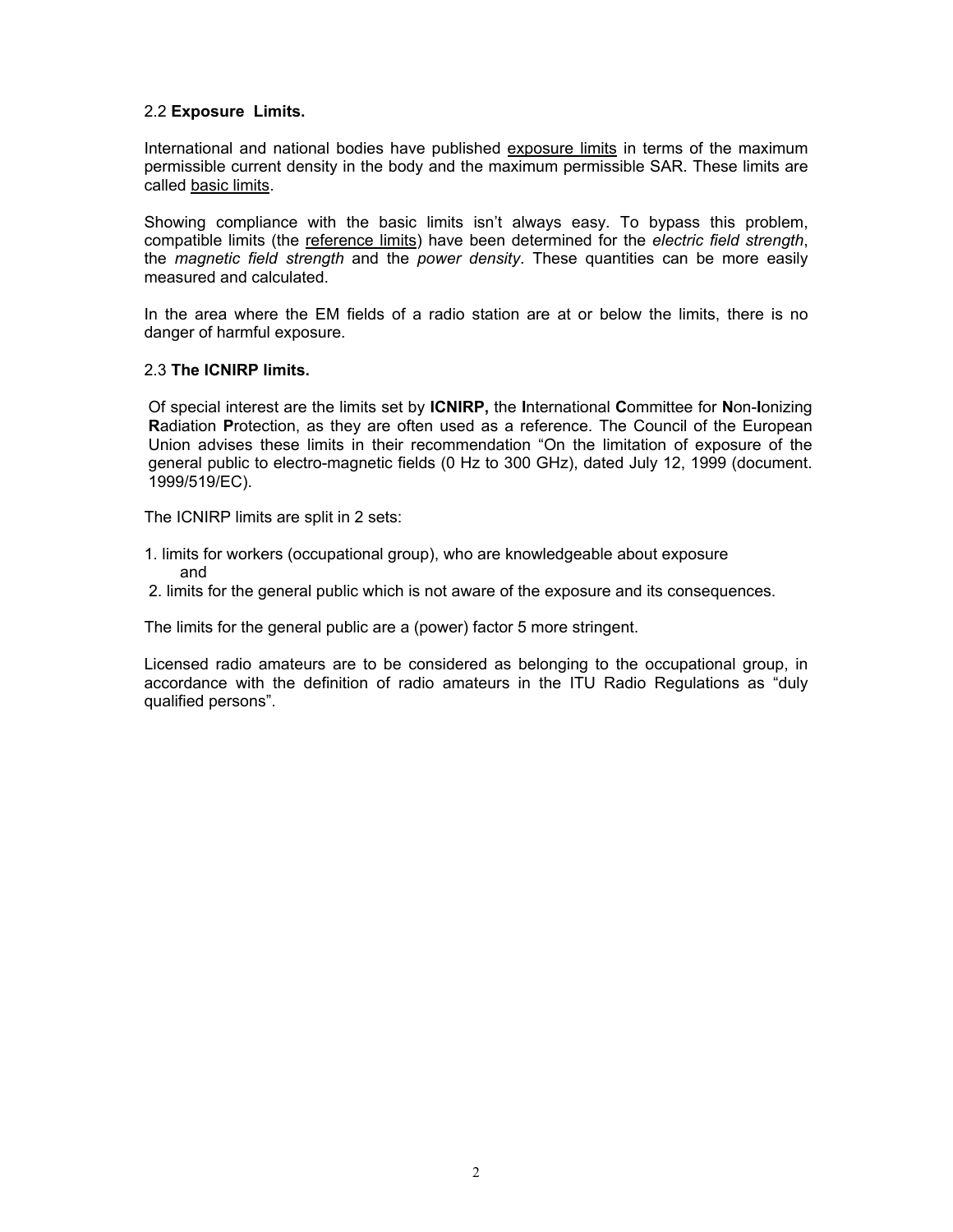The ICNIRP reference limits for the electric field strength:



Upper curve: Limit for occupational exposure Lower curve: Limit for general public exposure

#### Figure 1.

The lower curve relates to the general public and is of particular importance for the safety of third parties who might be exposed to the EM field of an amateur station. The lowest value is 28 V/m, in the frequency range between 30 and 300 MHz. To get a feel of this, the field strength of an amateur station transmitting in one of amateur bands above 28 MHz, using a horizontal antenna at 10 m height and an RF power of 400 W, will be below this value anywhere at 2,5 meter (max. man's height) above the ground.

As can be seen in the figure, higher field strengths are allowed on the lower amateur HF bands, increasing to 80 V/m at 1 MHz.

There are corresponding limits for magnetic field strength.

The ICNIRP limits are averages over a period of 6 minutes. They are directly applicable to FM transmissions. Transmissions in modes like SSB and CW have a lower average power which can be accounted for by an appropriate duty factor.

*The ITU Draft Recommendation K 52 recommends that the ICNIRP limits be used if there are no alternative national limits.*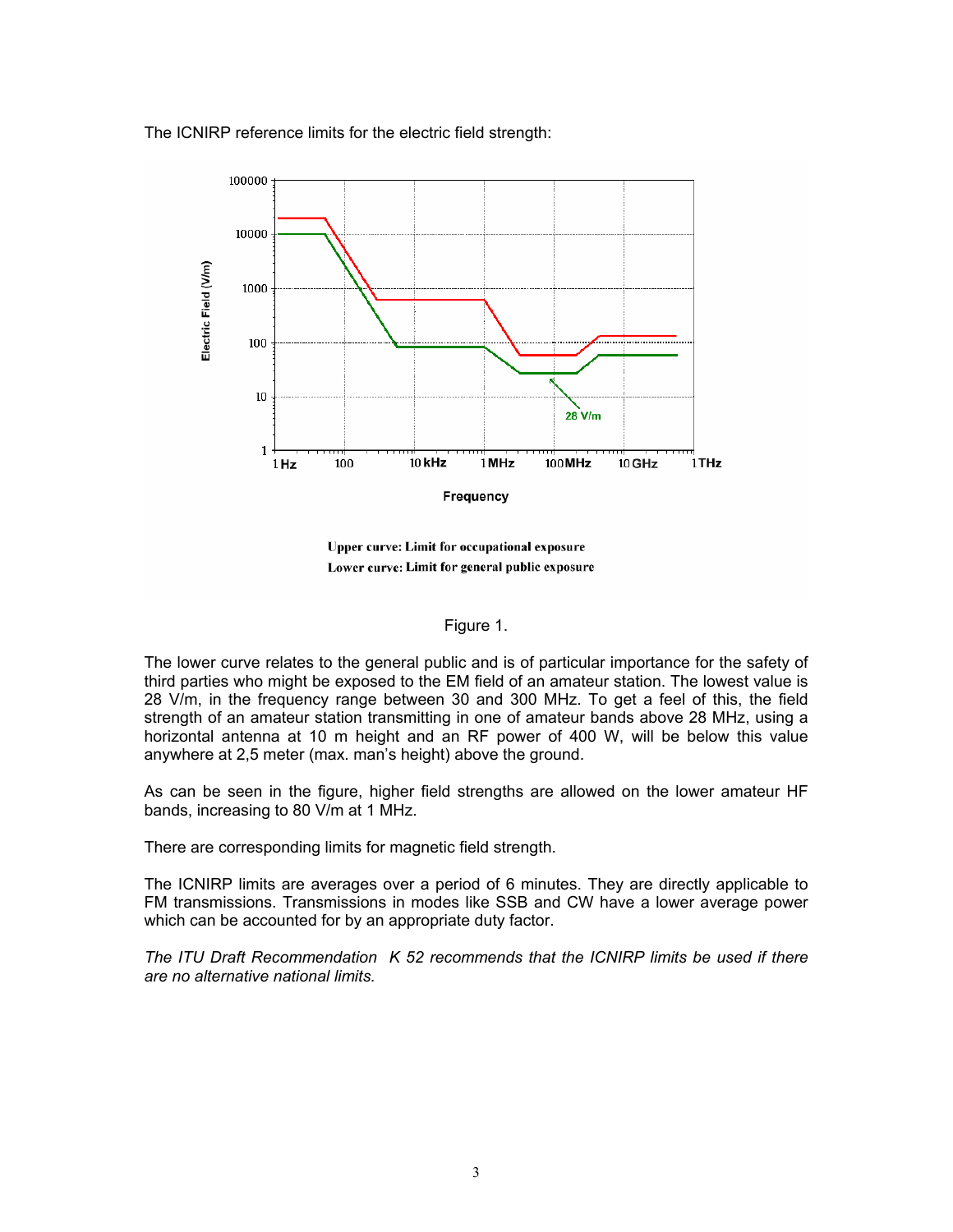### **Near and Far Fields.**

The means available to evaluate an amateur station on exposure safety depend on the field region considered. Some knowledge of the concepts of the near and the far field regions is advisable to get a feeling of the problem of determining safety distances on the lower amateur HF bands where a typical ham site is entirely in the near field region.

#### **Far field.**

Some distance from the antenna, the RF radiation takes the shape of a plane wave with a fixed ratio between the electric and the magnetic field strengths (377 Ω). This is the **far field** region where field calculations and calculations of safety distances are relatively simple.

#### **Near field**.

Close to the antenna, the fields are quite different. There is no actual propagation, the fields are "quasi static". Field calculations are complex and often do not represent the practical situation as local reflecting objects can disturb the field distribution considerably. This is the **near field** region.

When going away from the antenna, the near field gradually changes into the far field; there is no sharp boundary between the 2 regions. For practical purposes, however, an imaginary boundary is often assumed at a distance d from the antenna, given by,

$$
d = 2L^2/\lambda \quad *)
$$

where L = the largest dimension of the antenna system and  $\lambda$  the wave length.

The outcome of this formula is, that below 14 MHz, the exposure zone of most ham stations is within the near field region. A 3,5 MHz half wave dipole antenna, mounted 15 meter above the ground, has a near field boundary of 37 m!

At and above 20 MHz one can safely assume to be in the far field region unless very large antenna arrays are used (as for EME).

 $\mathcal{L}_\text{max}$  , and the contribution of the contribution of the contribution of the contribution of the contribution of the contribution of the contribution of the contribution of the contribution of the contribution of t

<sup>\*)</sup> John D. Kraus: Antennas, second edition. McGraw-Hill 1988 ISBN 0-07-100482-3. It should be kept in mind that d is the distance to a more or less arbitrarily defined boundary as there is no sharp distinction between the 2 regions. Other formulas or yardsticks are also found in the literature. Their differences depend mostly on the degree of transition of the near field into the far field that is used to mark the end of the near field region.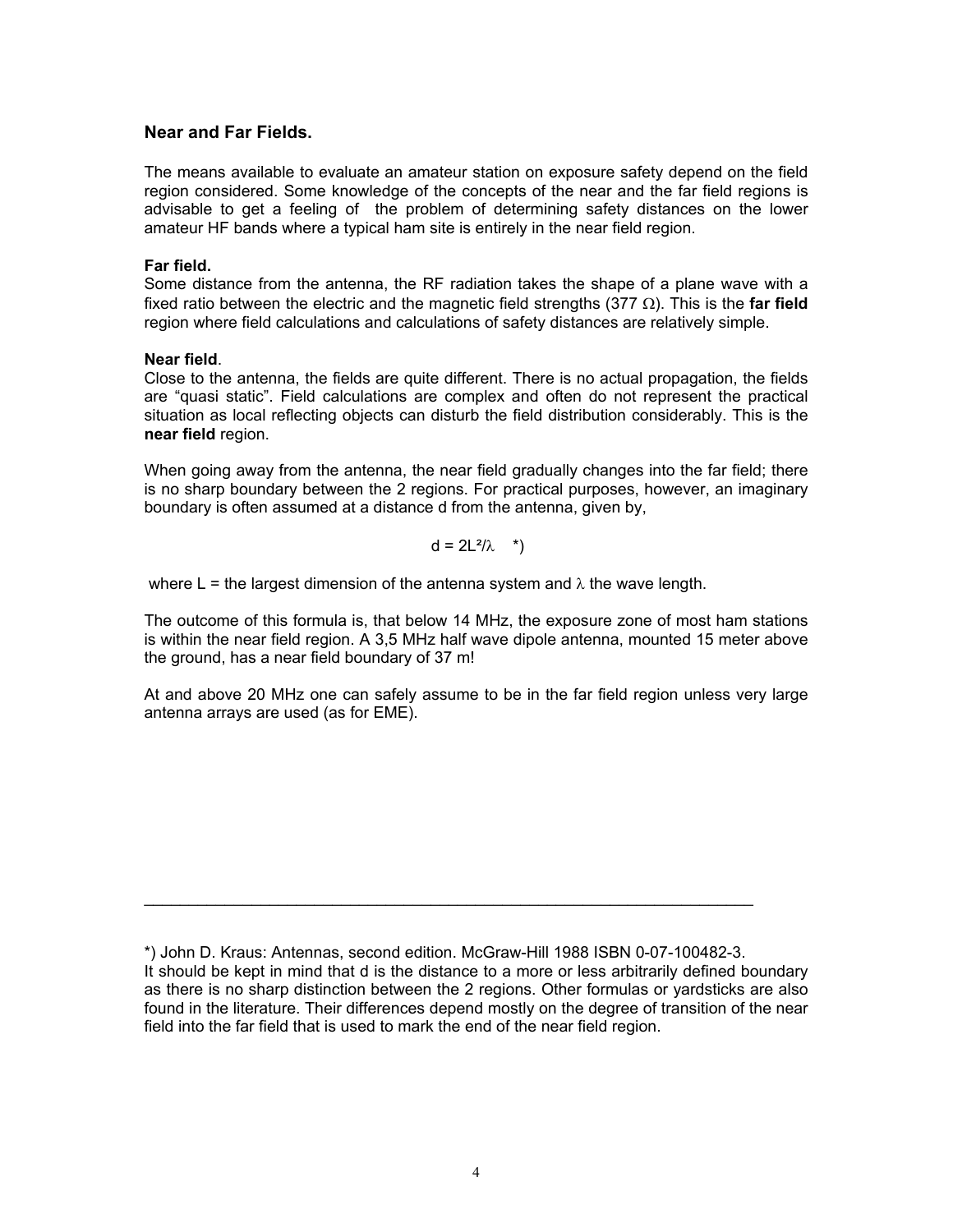## **List of references.**

There are hundreds of publications on the subject of the effects of human exposure to nonionizing radiation and even the number of publications on the RF safety of ham stations is not short.

The following list is aimed primarily at being a help for radio amateurs and recommended as a first introduction to the subject. A well comprised list will be found in reference [3].

[1], EMV-Referat of the DARC: "EMVU" by Thilo Kootz, DL9KCE e. a. (in German),

[2], Watt.exe, a DARC computer program for the calculation of safety distances according to Vfg 306/97 and DIN VDE 0848.

[3], RF Exposure and You. Ed Hare, W1RFI. An ARRL Publication, order No. 6621. (http://www.arrl.org)

[4], EU Council Recommendation of 12 July 1999, on the limitation of exposure of the general public to electromagnetic fields (0 Hz to 300 GHz) (document 1999/519/EC). Published in the Official Journal of the EU. Contact Gaston Bertels, ON4WF, Chairman of the IARU Eurocom WG.

[5], ITU Telecommunication Standardization Sector, Study Group 5 – Contribution 35. "Draft New Recommendation K 52 – Guidance on Complying with limits for human exposure to Electromag- netic fields". Unfortunately, this document is as yet for internal use only and not made available to the public.

[6], Excellent background information on the biophysics of interactions with EM fields, at: www.mcw.edu/gcrc/cop/powerlines-cancer-FAQ/toc.html**.** [John E. Moulder, Ph.D. – Prof. Of Radiation Oncology, Medical College of Wisconsin].

# **IARU R1 EMC WG**

## **Recommendation on the RF exposure safety of radio amateur transmitter stations (August 2000)**

## **1. General.**

- 1. The IARU Region 1 respects the wish of governments to ascertain that their citizens are protected against possible harmful effects of exposure to RF fields and wishes to contribute in a positive way to making the operation of radio amateur stations safe in this respect.
- 2. In order to achieve this, the Union proposes the implementation of a system of self evaluation by amateur radio station licensees in accordance with their qualification as "duly qualified persons" in the ITU definition of the amateur radio services.
- 3. The determining factor in the evaluation should be the size and location of the region where possible exposure is beyond nationally set limits for the general public. The national limits should preferably follow the **ICNIRP** [1] recommended limits which are also advised by the Council of the European Union [2].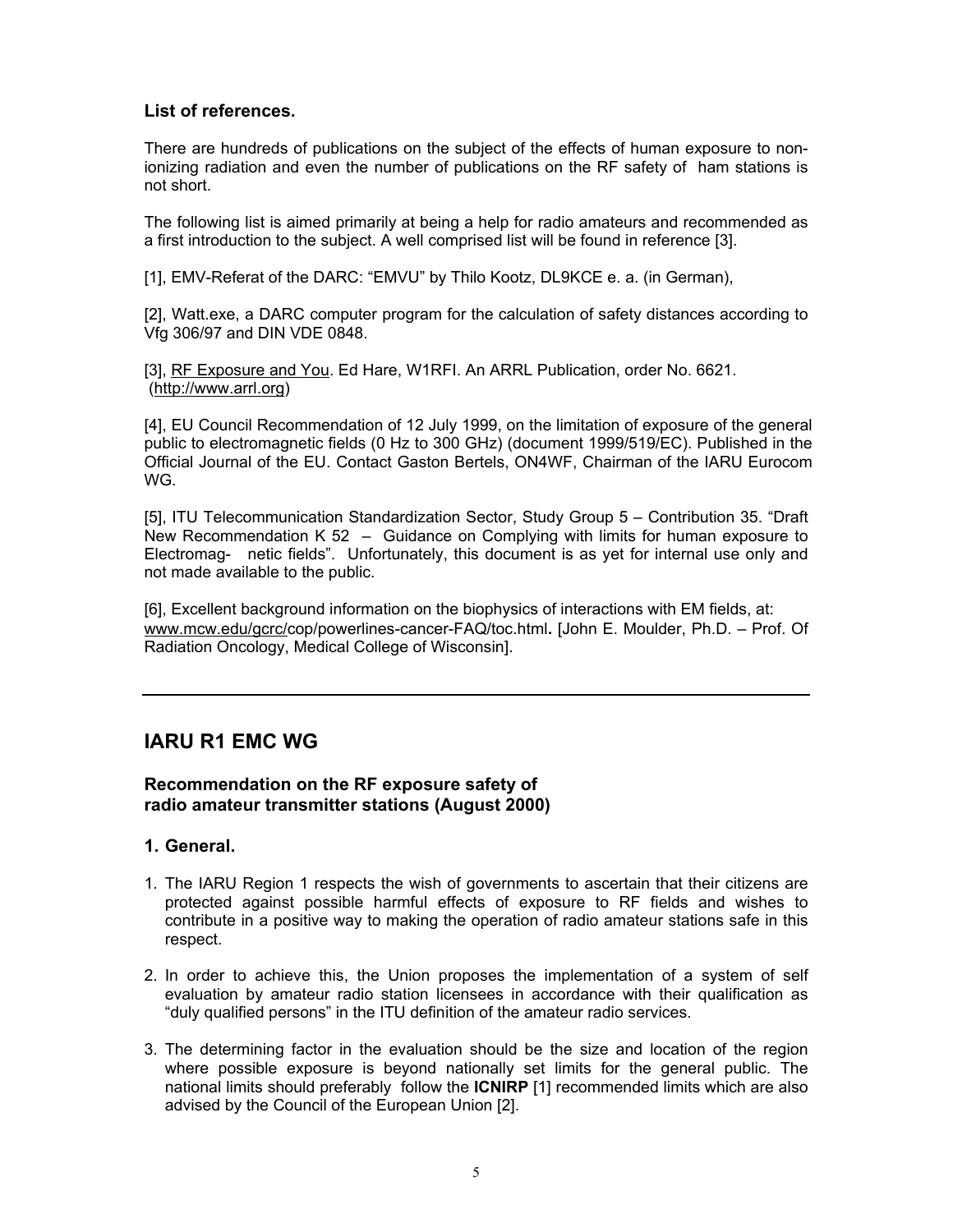- 4. Radio amateur transmitter stations have an experimental character and in most cases transmitting equipment, especially antennas, are often changed. Consequently, a leading principle in the self evaluation has to be simplicity and flexibility of the procedure which should allow leeway for changes and which can count on a large support and understanding from the radio amateurs. Amateur radio station licensees should be allowed to fulfill the compliance duty by measurement or by a simple calculation, using tables or computer programs, to show compliance with a set of field strength and/or power density limits. More precise calculations, which take into account the duration and the mode of the transmission, cable losses etc., should be limited to border line cases where there is doubt about compliance.
- 5. The national radio amateur associations are encouraged to work with their administrations in setting up simple rules, which are a good fit for amateur radio in accordance with the previous clause. They ought to provide guidance to hams in complying with these rules. This might include the publication of simple tables or computer programs which can be used by licensees to establish presumption of compliance and if not, to adjust their station and operation practice accordingly.

### **2. Station evaluation.**

- 1. Compliance with published **M**aximum **P**ermissible **E**xposure limits should be compulsory for all amateur radio stations but it is suggested that the evaluation procedure be waived for certain stations which operate at or below specific maximum power limits specified by band. Such waivers could apply to mobile and hand held equipment, to repeaters, or to fixed stations operating in the lower amateur bands where the limits offer ample space and simple far field calculations are a poor representation of the actual electromagnetic fields which are in the near field region.
- 2. Amateurs should be free to choose from a variety of methods to verify presumption of compliance. These include, but are not limited to, the use of certified tables, of PC programs, of programs offered at the Internet sites of amateur societies and of calibrated field strength measurements.
- 3. All amateurs should keep a record of their station evaluation.
- 4. It is suggested that information about the exposure risk that is associated with the operation of an amateur radio station and how to operate a station safely in this respect, including a self evaluation procedure, become part of the requisite material for an amateur license

[1] International Commission on Non-Ionizing Radiation Protection. Guidelines on limits of exposure to time-varying electric, magnetic, and electromagnetic fields (1 Hz - 300 GHz). Health Phys 1998; 74(4): 494-522.

 $\mathcal{L}_\text{G} = \{ \mathcal{L}_\text{G} \mid \mathcal{L}_\text{G} \mid \mathcal{L}_\text{G} \mid \mathcal{L}_\text{G} \mid \mathcal{L}_\text{G} \mid \mathcal{L}_\text{G} \mid \mathcal{L}_\text{G} \mid \mathcal{L}_\text{G} \mid \mathcal{L}_\text{G} \mid \mathcal{L}_\text{G} \mid \mathcal{L}_\text{G} \mid \mathcal{L}_\text{G} \mid \mathcal{L}_\text{G} \mid \mathcal{L}_\text{G} \mid \mathcal{L}_\text{G} \mid \mathcal{L}_\text{G}$ 

[2] EU Council Recommendation of 12 July 1999, on the limitation of exposure of the general public to electromagnetic fields (0 Hz to 300 GHz) [document 1999/519/EC]. Published in the Official Journal of the EU.